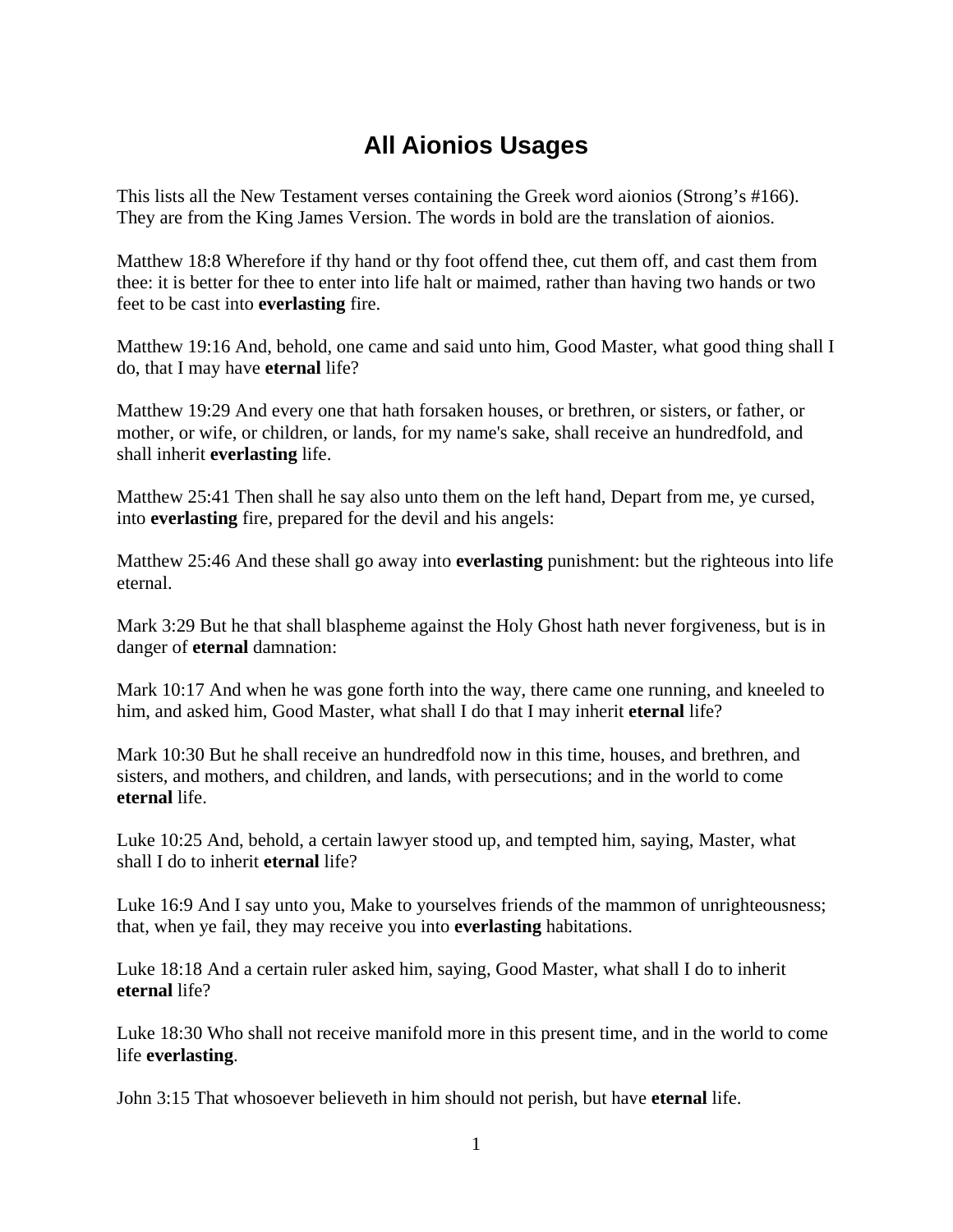John 3:16 For God so loved the world, that he gave his only begotten Son, that whosoever believeth in him should not perish, but have **everlasting** life.

John 3:36 He that believeth on the Son hath **everlasting** life: and he that believeth not the Son shall not see life; but the wrath of God abideth on him.

John 4:14 But whosoever drinketh of the water that I shall give him shall never thirst; but the water that I shall give him shall be in him a well of water springing up into **everlasting** life.

John 4:36 And he that reapeth receiveth wages, and gathereth fruit unto life **eternal**: that both he that soweth and he that reapeth may rejoice together.

John 5:24 Verily, verily, I say unto you, He that heareth my word, and believeth on him that sent me, hath **everlasting** life, and shall not come into condemnation; but is passed from death unto life.

John 5:39 Search the scriptures; for in them ye think ye have **eternal** life: and they are they which testify of me.

John 6:27 Labour not for the meat which perisheth, but for that meat which endureth unto **everlasting** life, which the Son of man shall give unto you: for him hath God the Father sealed.

John 6:40 And this is the will of him that sent me, that every one which seeth the Son, and believeth on him, may have **everlasting** life: and I will raise him up at the last day.

John 6:47 Verily, verily, I say unto you, He that believeth on me hath **everlasting** life.

John 6:54 Whoso eateth my flesh, and drinketh my blood, hath **eternal** life; and I will raise him up at the last day.

John 6:68 Then Simon Peter answered him, Lord, to whom shall we go? thou hast the words of **eternal** life.

John 10:28 And I give unto them **eternal** life; and they shall never perish, neither shall any man pluck them out of my hand.

John 12:25 He that loveth his life shall lose it; and he that hateth his life in this world shall keep it unto life **eternal**.

John 12:50 And I know that his commandment is life **everlasting**: whatsoever I speak therefore, even as the Father said unto me, so I speak.

John 17:2 As thou hast given him power over all flesh, that he should give **eternal** life to as many as thou hast given him.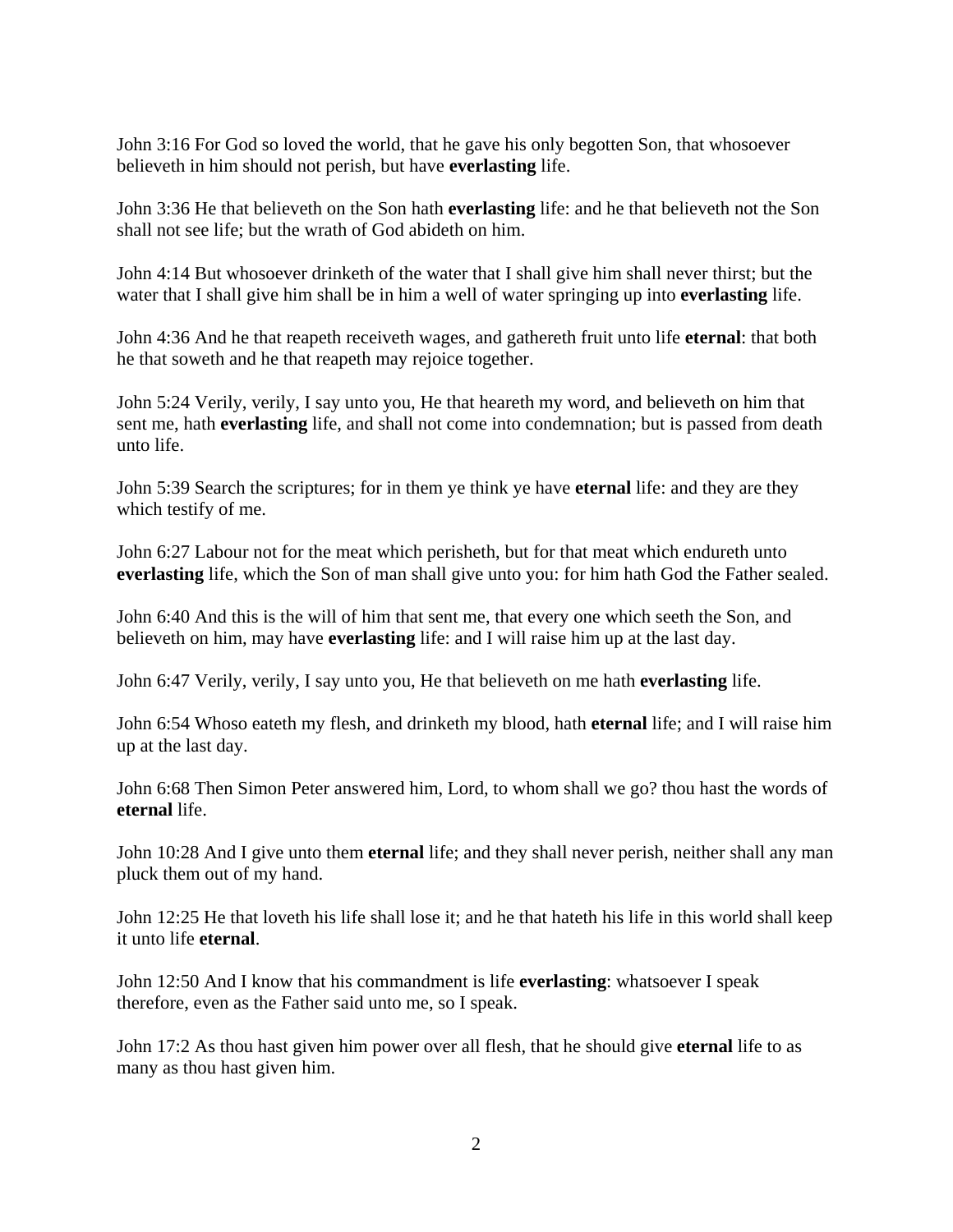John 17:3 And this is life **eternal**, that they might know thee the only true God, and Jesus Christ, whom thou hast sent.

Acts 13:46 Then Paul and Barnabas waxed bold, and said, It was necessary that the word of God should first have been spoken to you: but seeing ye put it from you, and judge yourselves unworthy of **everlasting** life, lo, we turn to the Gentiles.

Acts 13:48 And when the Gentiles heard this, they were glad, and glorified the word of the Lord: and as many as were ordained to **eternal** life believed.

Romans 2:7 To them who by patient continuance in well doing seek for glory and honour and immortality, **eternal** life:

Romans 5:21 That as sin hath reigned unto death, even so might grace reign through righteousness unto **eternal** life by Jesus Christ our Lord.

Romans 6:22 But now being made free from sin, and become servants to God, ye have your fruit unto holiness, and the end **everlasting** life.

Romans 6:23 For the wages of sin is death; but the gift of God is **eternal** life through Jesus Christ our Lord.

Romans 16:25 Now to him that is of power to stablish you according to my gospel, and the preaching of Jesus Christ, according to the revelation of the mystery, which was kept secret since **the world began**,

Romans 16:26 But now is made manifest, and by the scriptures of the prophets, according to the commandment of the **everlasting** God, made known to all nations for the obedience of faith:

2 Corinthians 4:17 For our light affliction, which is but for a moment, worketh for us a far more exceeding and **eternal** weight of glory;

2 Corinthians 4:18 While we look not at the things which are seen, but at the things which are not seen: for the things which are seen are temporal; but the things which are not seen are **eternal**.

2 Corinthians 5:1 For we know that if our earthly house of this tabernacle were dissolved, we have a building of God, an house not made with hands, **eternal** in the heavens.

Galatians 6:8 For he that soweth to his flesh shall of the flesh reap corruption; but he that soweth to the Spirit shall of the Spirit reap life **everlasting**.

2 Thessalonians 1:9 Who shall be punished with **everlasting** destruction from the presence of the Lord, and from the glory of his power;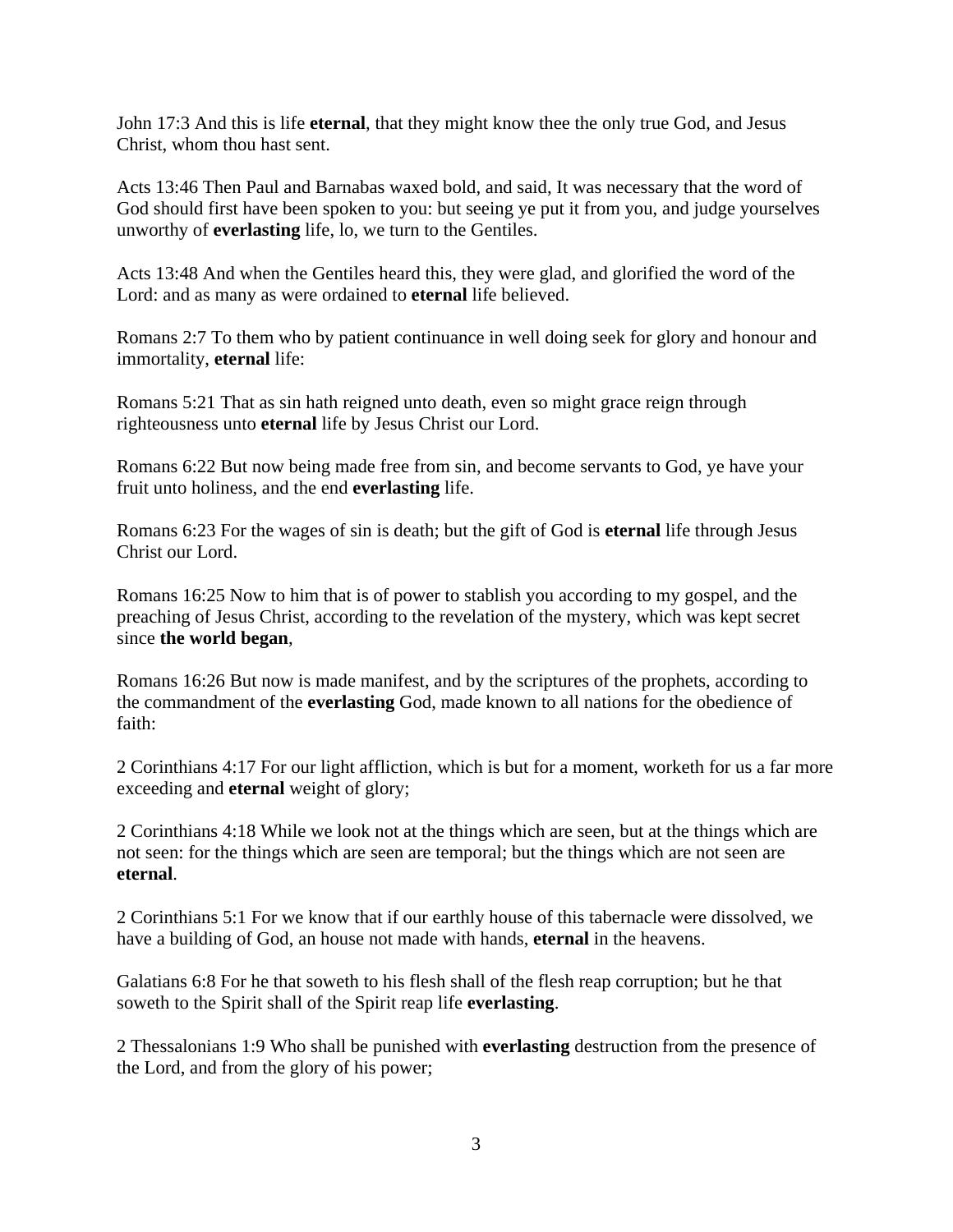2 Thessalonians 2:16 Now our Lord Jesus Christ himself, and God, even our Father, which hath loved us, and hath given us **everlasting** consolation and good hope through grace,

1 Timothy 1:16 Howbeit for this cause I obtained mercy, that in me first Jesus Christ might shew forth all longsuffering, for a pattern to them which should hereafter believe on him to life **everlasting**.

1 Timothy 6:12 Fight the good fight of faith, lay hold on **eternal** life, whereunto thou art also called, and hast professed a good profession before many witnesses.

1 Timothy 6:16 Who only hath immortality, dwelling in the light which no man can approach unto; whom no man hath seen, nor can see: to whom be honour and power **everlasting**. Amen.

1 Timothy 6:19 Laying up in store for themselves a good foundation against the time to come, that they may lay hold on **eternal** life.

2 Timothy 1:9 Who hath saved us, and called us with an holy calling, not according to our works, but according to his own purpose and grace, which was given us in Christ Jesus before **the world began**,

2 Timothy 2:10 Therefore I endure all things for the elect's sakes, that they may also obtain the salvation which is in Christ Jesus with **eternal** glory.

Titus 1:2 In hope of eternal life, which God, that cannot lie, promised before **the world** began;

Titus 3:7 That being justified by his grace, we should be made heirs according to the hope of **eternal** life.

Philemon 1:15 For perhaps he therefore departed for a season, that thou shouldest receive him **for ever**;

Hebrews 5:9 And being made perfect, he became the author of **eternal** salvation unto all them that obey him;

Hebrews 6:2 Of the doctrine of baptisms, and of laying on of hands, and of resurrection of the dead, and of **eternal** judgment.

Hebrews 9:12 Neither by the blood of goats and calves, but by his own blood he entered in once into the holy place, having obtained **eternal** redemption for us.

Hebrews 9:14 How much more shall the blood of Christ, who through the **eternal** Spirit offered himself without spot to God, purge your conscience from dead works to serve the living God?

Hebrews 9:15 And for this cause he is the mediator of the new testament, that by means of death, for the redemption of the transgressions that were under the first testament, they which are called might receive the promise of **eternal** inheritance.